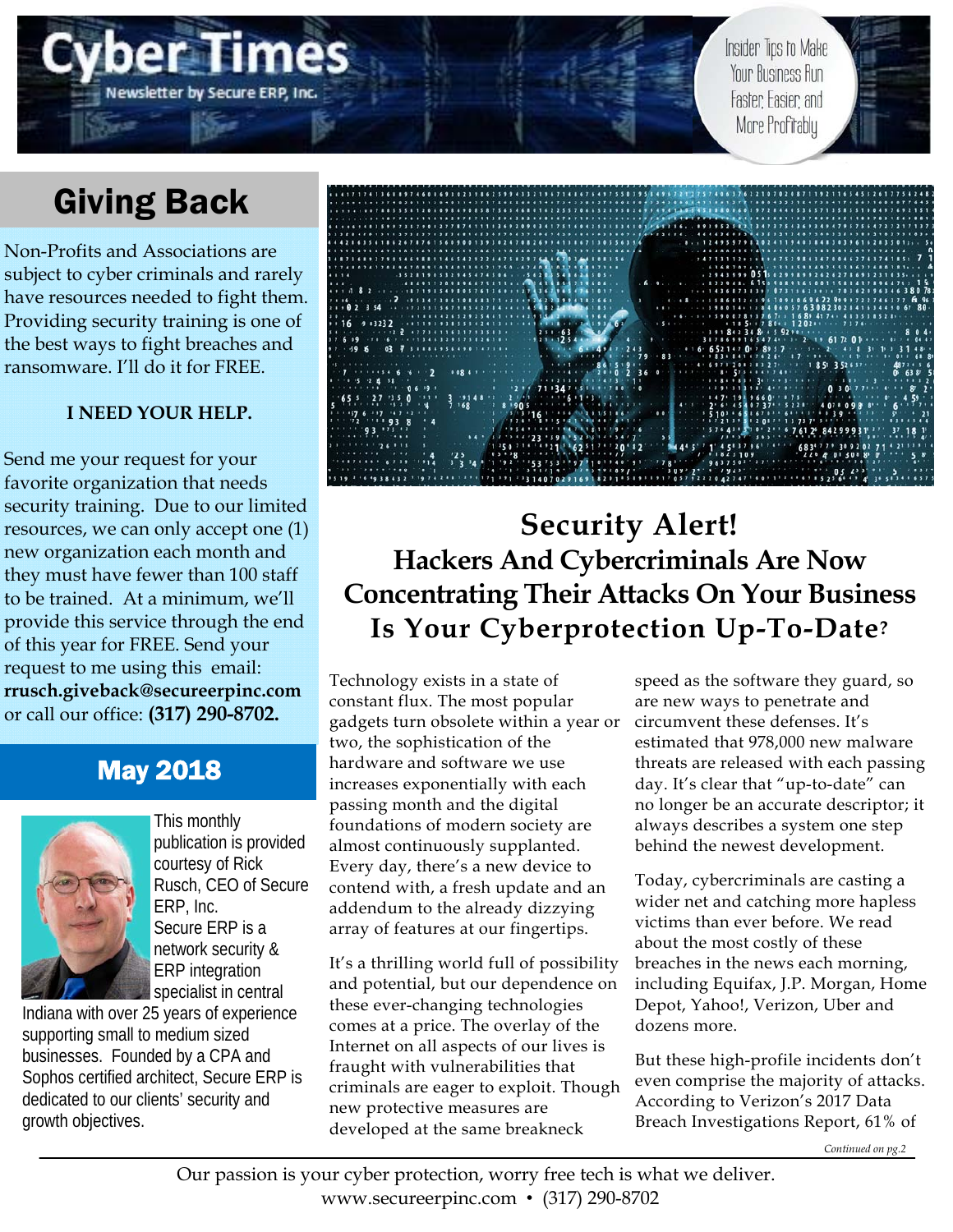## Cyber Times, a monthly publication from Secure ERP, Inc. May 2018

#### *Continued from pg.1*

breaches occurred at small businesses, with half of the 28 million small businesses across the United States succumbing to a digital strike. Even scarier is the fact that UPS Capital reports that 60% of these businesses shut down within six months of a breach.

It's a bleak reality to come to terms with if you're a business owner. The truth is that it's almost a statistical certainty that hackers will come for your data, and when they do, they'll likely be using techniques nearly unrecognizable from today's malicious flavor of the month. How can you possibly prepare for something that is constantly changing?

The answer is sustained attention, vigilance and resources directed toward protecting all that you've worked so hard to build. While it may be impossible to foresee exactly how hackers will try to penetrate your business, it's well within the means of most businesses to implement comprehensive security solutions to give your organization a fighting chance.

It's vital to realize that, unfortunately, security protocols aren't a set-it-and-forget-it proposition. To respond to the evasive and increasingly sophisticated tools being shared throughout the enormous hacker

**"How can you possibly prepare for something that is constantly changing? The answer is sustained attention, vigilance and resources directed toward protecting all that you've worked so hard to build."** 



community, you need an equally sophisticated and regularly updating security system. For nearly every one of the 978,000 fresh new malwares developed daily, there are patches and updates designed to address them – strategies and techniques to outsmart even the most devious of criminals.

Just because you don't have the resources of a massive corporation doesn't mean you need to be low-hanging fruit for well-funded and highly organized cybercrime rings. Hackers assume that a business like yours is too tiny and ill-informed to prepare for even a simple phishing scam, and they're usually right. But if every business owner put just a little more effort into securing their data, you can bet attacks would be curbed. And if every small business pledged to implement a professionally managed security protocol, we would see the frequency of these hacks diminish drastically.

There's a lot for business owners to think about during a year as chaotic as 2018, but your top priority should be the basic security of your company. Invest your time and resources into building a foundational blockade for potential threats, and you can rest assured that your livelihood is safe from digital collapse.

**FREE Report: The 7 Most Critical IT Security Protections Every Business Must Have In Place Now To Protect Themselves From Cybercrime, Data Breaches And Hacker Attacks** 





978,000 NEW malware threats are being released every day, and businesses (and their bank accounts) are the No. 1 target. To make matters worse, a data breach exposing client or patient information can quickly escalate into serious reputational damage, fines, civil lawsuits and costly litigation. If you want to have any hope of avoiding a cyber-attack, you MUST read this report and act on the information we're providing.

## **Claim Your FREE Copy Today at www.secureerpinc.com/cybercrime**

Our passion is your cyber protection, worry free tech is what we deliver. www.secureerpinc.com • (317) 290-8702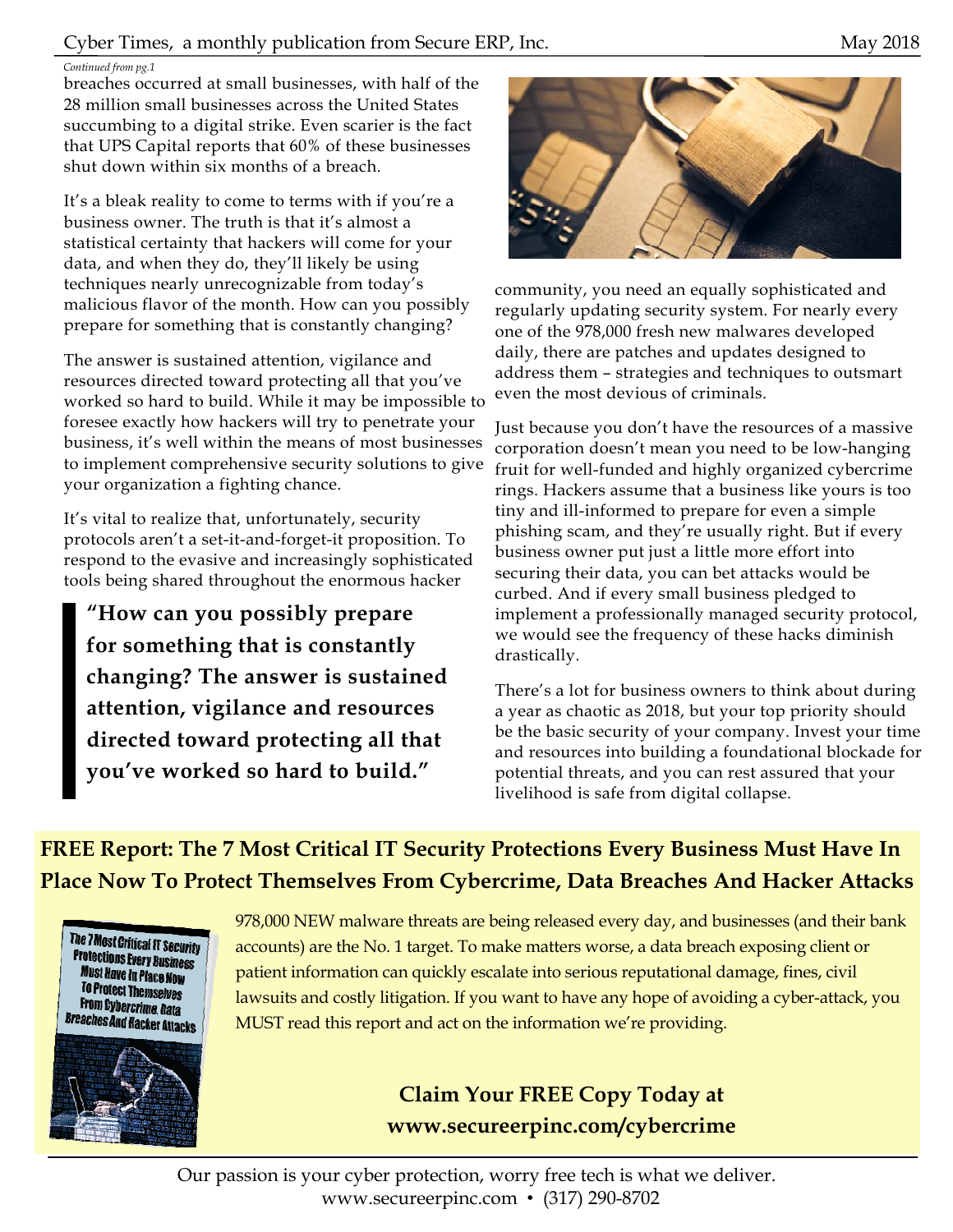## Cyber Security TIPs

## Updates, Updates, Updates

My wife works for a global corporation and comments weekly, if not daily, about new security patches being installed on her laptop. I can't say I'm surprised. The vast majority of breaches over the past several years have been assisted by improper or unpatched computers. Most small businesses believe if they turn on Windows patching, they are covered.

## **But that is dead WRONG.**

Browsers other than IE, such as Chrome & Firefox, need updates on nearly a weekly basis now. Java, Acrobat, and Flash all need updates which aren't automatically installed. The crooks know this and target these 3rd party apps for that very reason. **97% of breaches could be prevented with patching.**  Is your website being updated? If you aren't paying for it, it likely isn't and it can be very damaging to your reputation if your website is hacked even if your network isn't.

Confirm your IT guy is performing patching by looking at the monthly report he gives you. \*wide eyes as you shake your head, NO\* He isn't giving you a report? We can help with that too.

Find out more by calling us.

# **4 Steps To Finding Your Company's Diamonds In The Rough**

Executives are always looking to inject "fresh blood" into their teams. They're on the hunt for shiny new talent to be that secret ingredient their organizations are missing. But in my numerous coaching sessions with entrepreneurs and leaders across the country, I found that an external search should usually not be the first step. Instead, I suggest that businesses look internally for hidden, untapped assets within the company. Here are four steps to start uncovering your diamonds in the rough.

## **1. DON'T HIRE TO FIT A TITLE.**

It may be the way business has been done for half a century, but that doesn't mean it's right. You need to look at the individual strengths of each candidate and determine if he or she is right for your company and culture.

Make sure that you have a process in place to make hiring efficient. And as a part of that process, take time to identify those creative and out-of-the-box individuals you already have on your team. Ask pointed questions of everyone you consider for a given role, because this allows you to get a sense of how they think.

### **2. MINE FOR THE GEMS.**

As you refine your hiring methods, you'll likely discover that the talent you're looking for might be right under your nose. Dig into your roster of existing team members. Create a company-wide survey for those interested in taking on creative or challenging initiatives, and give them the opportunity to be considered. The true innovators know what they can bring to the table, even if they're currently not in a role that's a perfect fit. If you give them the opportunity to shine, they'll come forward.

### **3. REFINE AND POLISH.**

Once you've identified your gems, spend some additional time with them. Find out what

inspires and motivates them. You may decide to modify your team member's role or transfer some responsibilities to others in order to better utilize your talented individual's



strengths and unleash their creative prowess. Just make sure to set clear expectations with each person, explain why you're making the change and empower them to do what they do best.

#### **4. FORMALIZE YOUR PROCESS TO FIND MORE GEMS.**

This isn't a one-and-done process. It's important to meet regularly with people to find these hidden assets. Consider handing out surveys and holding brainstorming sessions regularly as part of your company culture. That way, new team members will come on board knowing there's an opportunity to shine in new ways, even if it's not what they were originally hired to do.

Focus on embracing and developing internal individuals with relevant skill sets before hiring. I guarantee there is a huge number of underutilized assets within your organization. Give them the space to shine brightly.



*As the founder of Petra Coach, Andy Bailey can cut through organizational BS faster than a hot knife through butter, showing organizations the logjams thwarting their success and coaching them past the excuses we all use to avoid doing what needs to be done. Andy learned how to build great organizations by building a great business, which he started in college. It then grew into an Inc. 500 multimillion-dollar national company that he successfully sold and exited.* 

Our passion is your cyber protection, worry free tech is what we deliver. www.secureerpinc.com • (317) 290-8702